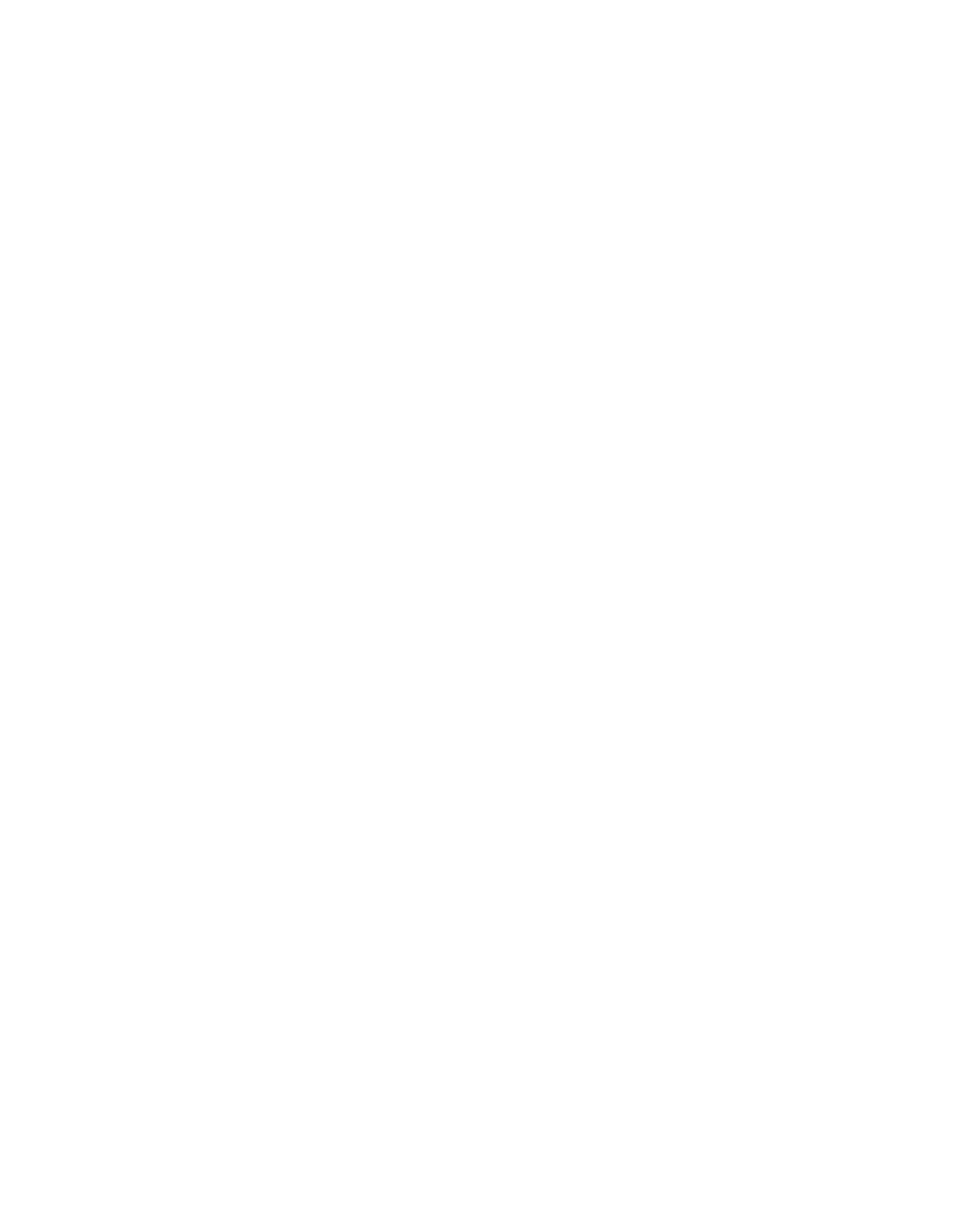#### **Economic Impact of Oklahoma Rural Electric Cooperatives**

#### Executive Summary

Rural electric and electric generation cooperatives (RECs) in Oklahoma produce significant economic activity in the state's economy, and it extends beyond the production and distribution of electricity to more than 648,000 customer meters. In addition to employing 2,723 persons and \$118 million in salaries and wages, these organizations purchase over \$1.5 billion of inputs and \$1.1M in fuel from suppliers within the state. RECs pay over \$68 million in state and federal taxes including \$46M in Gross Receipt Taxes. These are what economists would call **direct impacts**, the expenses incurred by the industry in question. The Gross Receipt Tax creates an additional 760 jobs and \$38.5M in salaries and labor within the state and local government and schools.

In addition to the direct impacts listed above, electric cooperatives stimulate additional economic activity. For example, fuel purchased in Oklahoma by the cooperatives causes the coal, natural gas and wind generation utilities to incur expenses to produce and deliver the fuel. These additional expenditures in the economy by the firms supplying the electric cooperatives are called **indirect impacts**. Since 85% of cooperatives inputs and 40% of the fuel are purchased in Oklahoma, these indirect impacts are significant and are even larger than the direct impacts.

In addition to the **direct** and **indirect** impacts, labor employed by both the cooperatives and their suppliers purchase products to support their households. RECs also return profits to the members of the cooperative through the redemption of revolving equity. Those profits also create new revenues for households and lead to expenditures. The household expenditures created from wages and distributed profits are known as the **induced impacts** associated with the RECs. Table 1 provides the data used to estimate the economic impact of Oklahoma's RECs.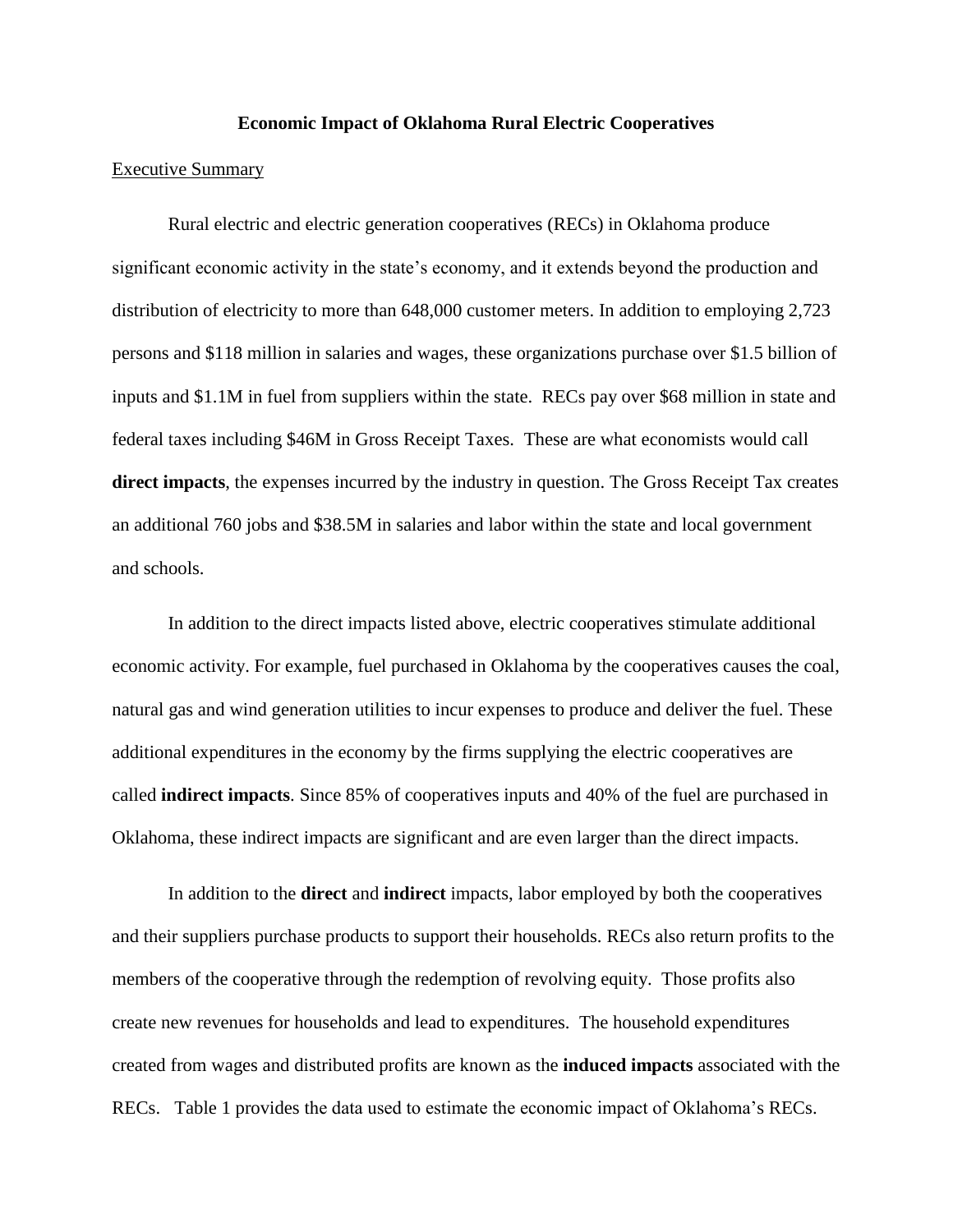The total impact of rural electric and electric generation cooperatives is the sum of the direct, tax effect, indirect and induced impacts, and is presented in Table 2. In total, cooperatives support **9,775 jobs**, which pay **\$605 million in payroll**, and contribute over **\$1.5 billion in economic activity** (also known as value added) to the Oklahoma economy. **\$5.8 billion in total output** is associated with Oklahoma's Rural Electric Cooperatives. Another way of expressing this impact is to say that for every \$1 of expenditure by a REC, another \$0.63 of output is generated in the broader economy.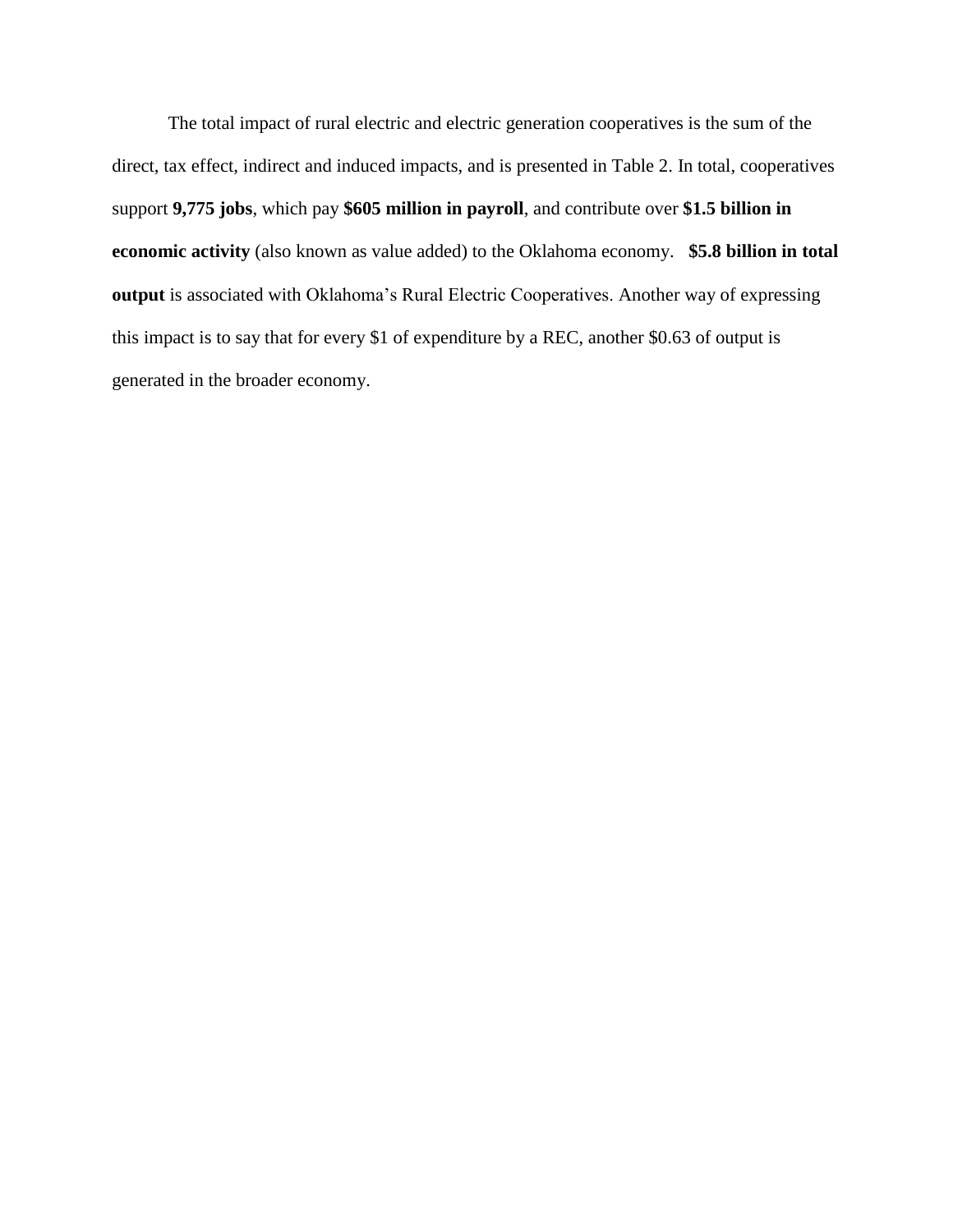| Employees                   | 2,723           |       |
|-----------------------------|-----------------|-------|
| Total payroll               | \$118,606,371   |       |
|                             |                 |       |
| Operating expenses          | \$1,868,003,581 |       |
| except fuel                 |                 |       |
| In state operating          | \$1,587,803,044 | (85%) |
| expense except fuel<br>Fuel | \$1,198,463     |       |
| In state fuel               |                 |       |
| purchase                    | \$479,385       | (40%) |
|                             |                 |       |
| <b>Selected Other</b>       |                 |       |
| Expenses:                   |                 |       |
| State taxes                 | \$4,400,828     |       |
| <b>Gross Receipt Tax</b>    |                 |       |
|                             | \$46,412,354    |       |
| <b>Federal taxes</b>        | \$17,603,313    |       |
| <b>Total Taxes</b>          | \$68,416,495    |       |
| Capital<br>Improvements     | \$382,261,679   |       |
|                             |                 |       |
| <b>Total Output</b>         | \$3,620,825,350 |       |
|                             |                 |       |
| Revolving equity            |                 |       |
| redeemed in cash in         | \$37,500,682    |       |
| 2018                        |                 |       |

Table 1: Direct Impact Data for Oklahoma Rural Electric Cooperatives

Table 2: Impact Results

|                        | <b>Employment</b> | <b>Labor Income</b> | <b>Value Added</b> | Output          |
|------------------------|-------------------|---------------------|--------------------|-----------------|
| Direct Effect          | 2,723             | \$118,606,371       | \$446,995,567      | \$3,574,412,996 |
| <b>Tax Effect</b>      | 760               | \$38,520,584        | \$46,412,365       | \$46,412,354    |
| <b>Indirect Effect</b> | 3,982             | \$333,379,902       | \$845,720,083      | \$1,907,219,170 |
| <b>Induced Effect</b>  | 2,497             | \$105,572,312       | \$187,913,221      | \$342,163,992   |
| <b>Total Effect</b>    | 9.775             | \$604,924,692       | \$1,542,804,531    | \$5,898,901,988 |
|                        |                   |                     |                    |                 |
| Multiplier             | 3.17              | 3.82                | 3.13               | 1.63            |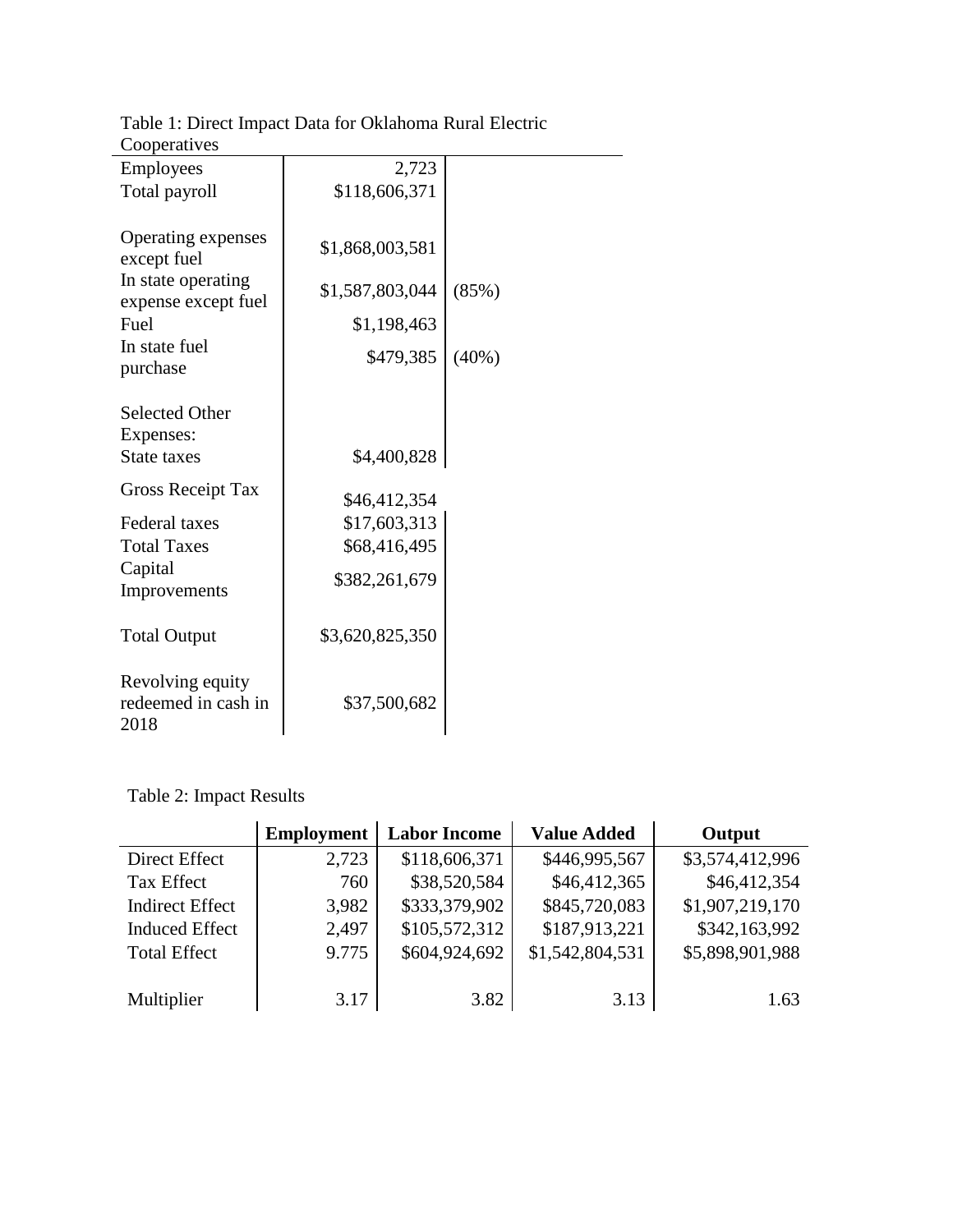#### **Background**

#### The Cooperative Business Model

A cooperative is a business owned and democratically controlled by the people who use its services and whose benefits are derived and distributed equitably on the basis of use. The user-owners are called members. In many ways, cooperatives resemble other businesses.. Cooperative businesses differ in their ownership, control, and profit distribution structure. Cooperatives, like other businesses, strive to achieve a profit for their owners. Unlike other businesses, profits are returned to owners/members based on how much they use the cooperative, and not on their share of ownership. Cooperative profits are distributed to members, most of whom reside in the local rural community. This unique profit sharing structure also favorably impacts rural communities.

## America's Rural Electric Cooperative Industry

Member owned electrical cooperatives are a unique part of the U.S. electrical industry. More than 900 rural electric cooperatives operate in 47 states providing more than \$45B of electricity. Because these cooperatives serve some of the most remote and isolated areas of the U.S., their infrastructure investment per customer is higher than that of investor-owned utilities. RECs service 13% of the nation's electrical customers while maintaining 42% of U.S. distribution lines. As cooperatives, RECs have a unique financial structure. When a REC's revenue exceeds the costs of providing electrical service, the residual is credited to members in the form of capital certificates. The capital credits represent the member's equity investment in the cooperative. In the short run, the funds represented by the capital credits are invested in poles, wires, transformers and other equipment used to delivery electrical service. In the long run, the capital credits are returned to the member in cash. Each REC board of directors makes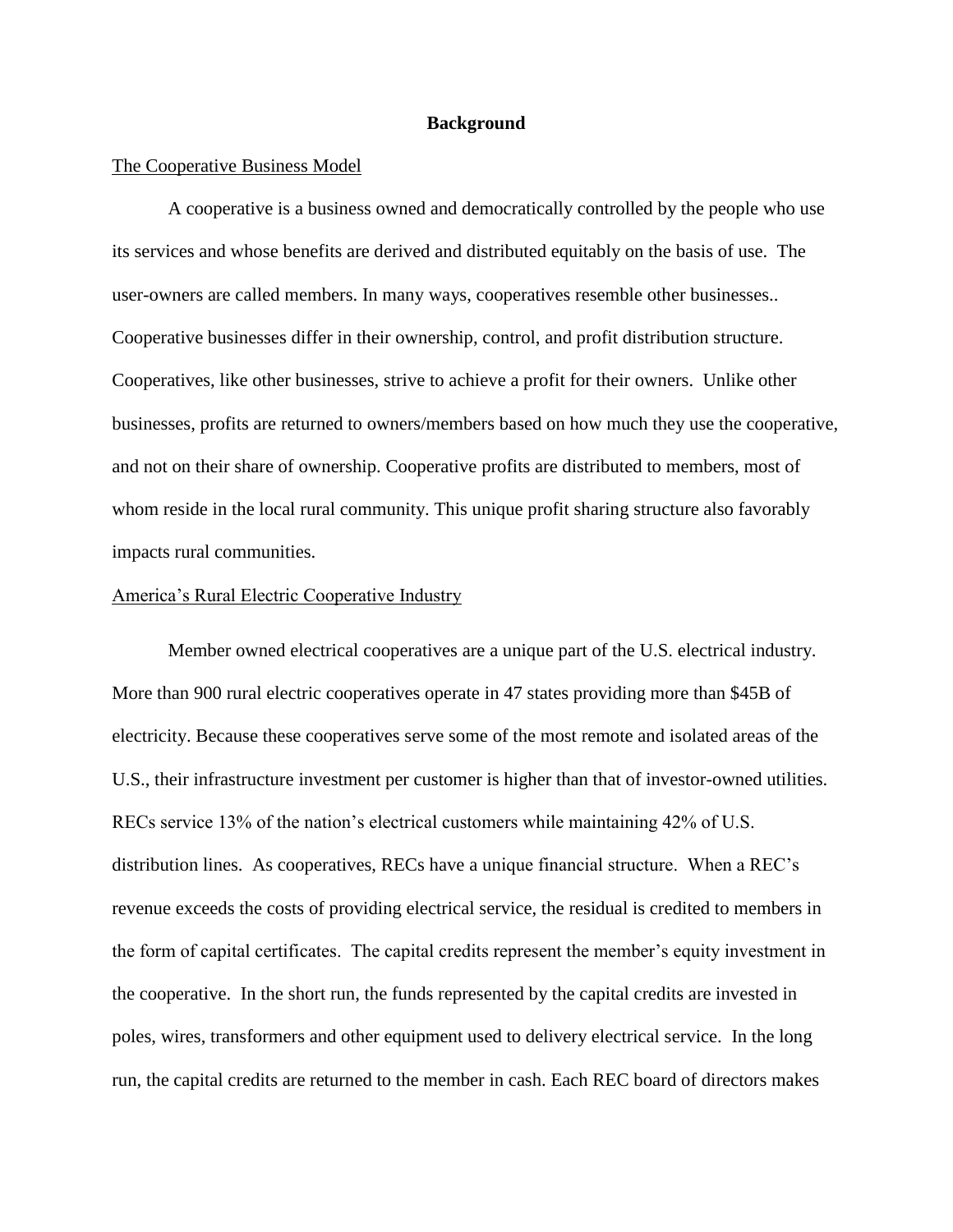decisions on the retirement of past capital credits based on the financial condition of the cooperative. In 2017, U.S. RECs returned more than \$1B to their customer members through retired capital credits. The flow of those profits into rural communities is part of the positive economic impact of rural electric cooperatives.

#### Oklahoma's Rural Electric Distribution Cooperatives

Twenty-seven distribution cooperatives and two electrical power generation and transmission cooperatives operate in Oklahoma. Distribution cooperatives deliver electricity over 116,000 miles of line to reach more than 648,000 customer meters. Oklahoma's electric distribution cooperatives employ 2,134 individuals on a full-time basis with payroll expense of almost \$102M. In 2018, Oklahoma's distribution cooperatives returned over \$30M in cash to their members, and since their establishment, Oklahoma distribution RECs have paid almost \$430M in retired capital credits. Those distributions highlight the distinguishing feature of the cooperative business model.

## Oklahoma Generation and Transmission Cooperatives

Oklahoma's generation and transmission cooperatives, Western Farmers Electric Cooperative (WFEC) and KAMO Power supply the majority of the electricity supplied by Oklahoma rural electric cooperatives. Western Farmers Electric supplies 21 member-owner cooperatives in Oklahoma and New Mexico, Altus Air Force Base, and other power users, ultimately serves over 325,000 consumers. WFEC owns and operates three generating plants located at Mooreland, Anadarko, and Hugo, Oklahoma. WFEC has generating capacity of 1,370 megawatts along with 968 MW of purchased power and 705 MW of solar and purchased wind generation. WFEC owns and operates more than 3,700 miles of energized transmission line, and 330 substation and switch station locations. WFEC also operates a control area transmission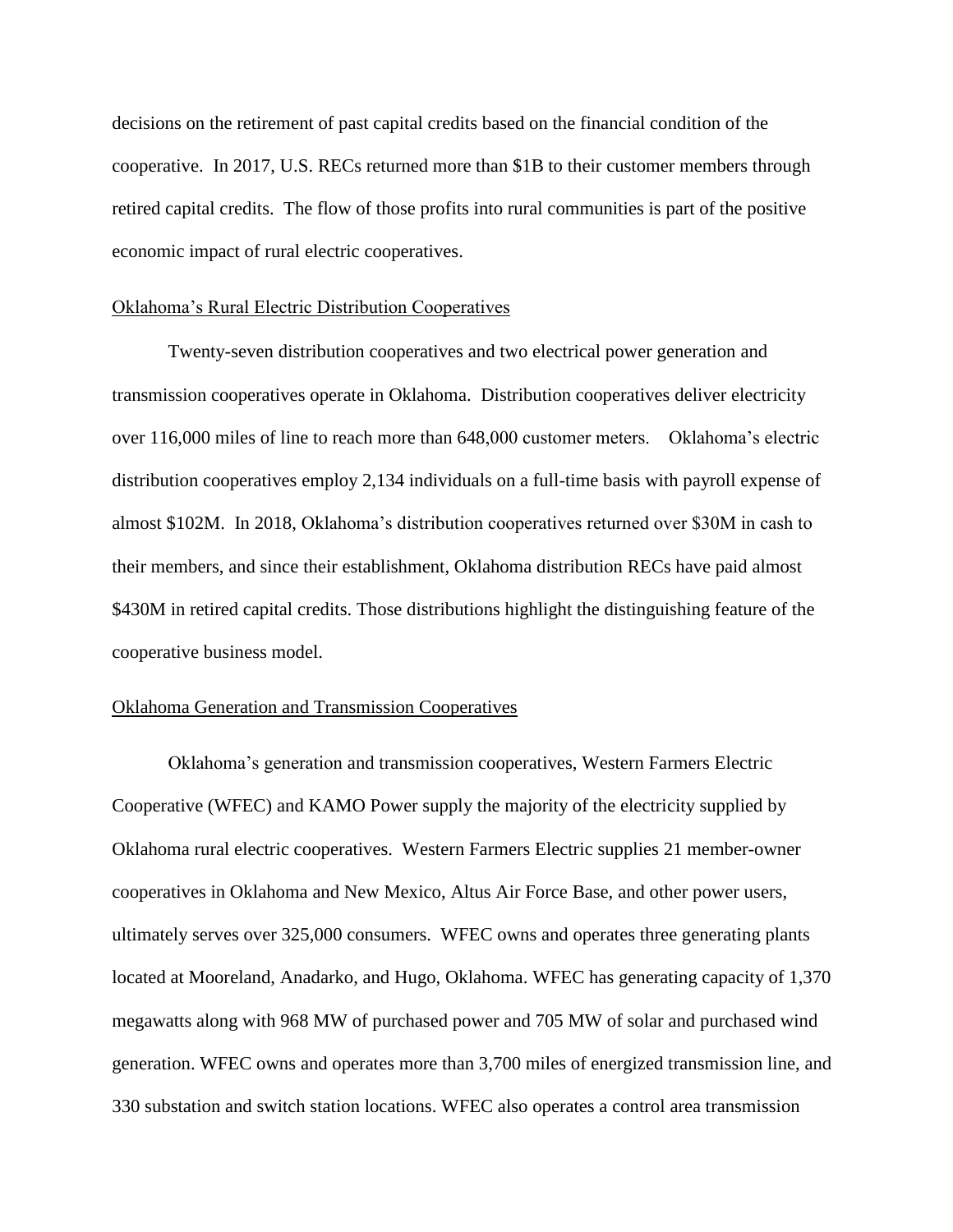center, an energy operations center, a telecommunications system, and a supervisory control and data acquisition system.

KAMO power, headquartered in Vinita, Oklahoma is a generation and transmission cooperative that provides wholesale electric service to 17 distribution cooperatives located in Oklahoma and Missouri. KAMO operates and maintains 2,897 miles of energized transmission line, and ultimately serves 380,000 meters. KAMO operates 300 substations, and an extensive fiber optic system with 4,000 miles of line. KAMO is one of the six generation and transmission utilities that own and govern Associated Electric Cooperative in Springfield, MO. Oklahoma's two electric generation and transmission cooperatives have 589 full time employees with a payroll of over \$57.5M

## Estimating Economic Impact

An economic impact study estimates the change in economic activity within a specific region that is associated with a business or industry. Economic impact studies often estimate multiple types of impacts. Employment impacts measure the increase in the total number of employees in the region due to the highlighted industry. The amount of salaries and wages may also be estimated. Another measure is the "value added impact" which includes the wages, profits and taxes that flow into the study region. The value added impact is basically the increase in the "gross regional product". Gross regional product (GRP) is very similar to the national concept of gross domestic product (GDP) and represents the total size of the local economy. The broadest measure of impact is the "output impact" which measures the total increase in sales or revenues in the region. The output impact does not distinguish between high value added activities (generating substantial local profit and income) from low value added activities (generating low local profit or income) from the same level of sales.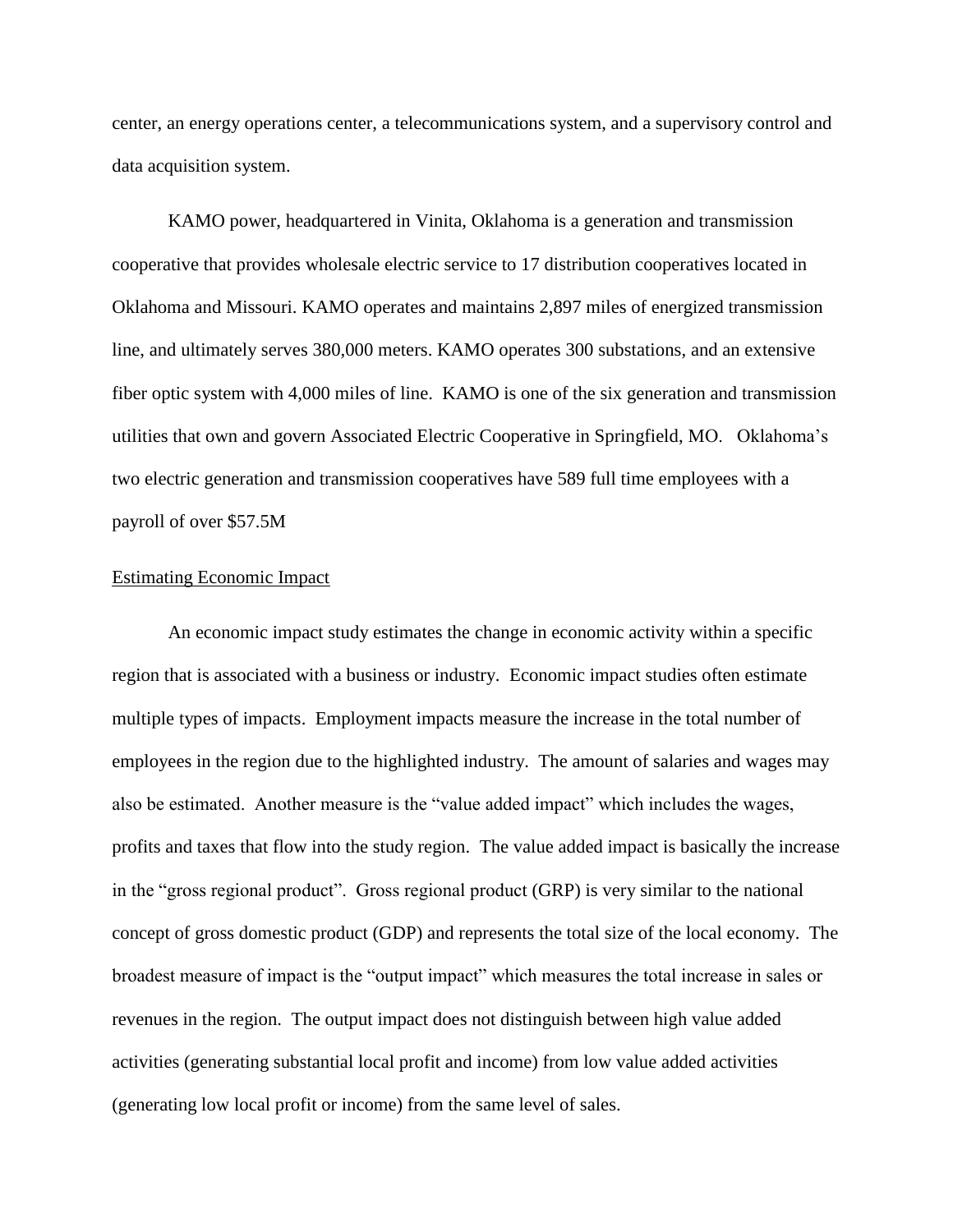Economic impact is typically estimated with and input-output model. One of the most widely used model is IMPLAN which was created by the USDA Forest Service in the mid-70's IMPLAN uses intra-industry data to determine how changes in one industry will affect other sectors. The model also estimates the share of each industry's purchases that are made outside the study region. Economic impact models measure or estimate three types of impacts. The first effect is the "Direct Impacts". The direct impacts are the dollars spent by the industry in the study region. Direct effects include money spent for salaries, supplies, raw materials and operating expenses. A good portion of the direct effects represents purchases from other businesses in the study region. Those purchases create "Indirect impacts". The indirect effect is a measure of the business-to-business activity (above and beyond the initial spending measured by the direct effect) that occurred in the study region. The last set of effects are the "induced impacts". The induced effects comes from the household spending associated with the direct and indirect effects. The businesses creating the direct and indirect effect paid salaries and distributed profits within the study region. The household receiving those funds spent part of their wages at businesses within the region. The household to business activity creates the induced effects.

## Concept of an Economic Multiplier

An economic multiplier is a measure of how much additional economic activity is created by injecting a dollar into a study region. The concept is often misused by suggesting that there is a standard multiplier for all industries and regions. The concept of the multiplier can be understood by thinking of rounds of spending. In round one, the industry spends a specific amount. In round two of spending, part of those funds from round one are spent in the study region and part is spent outside. There is a similar situation in round three and we can see that